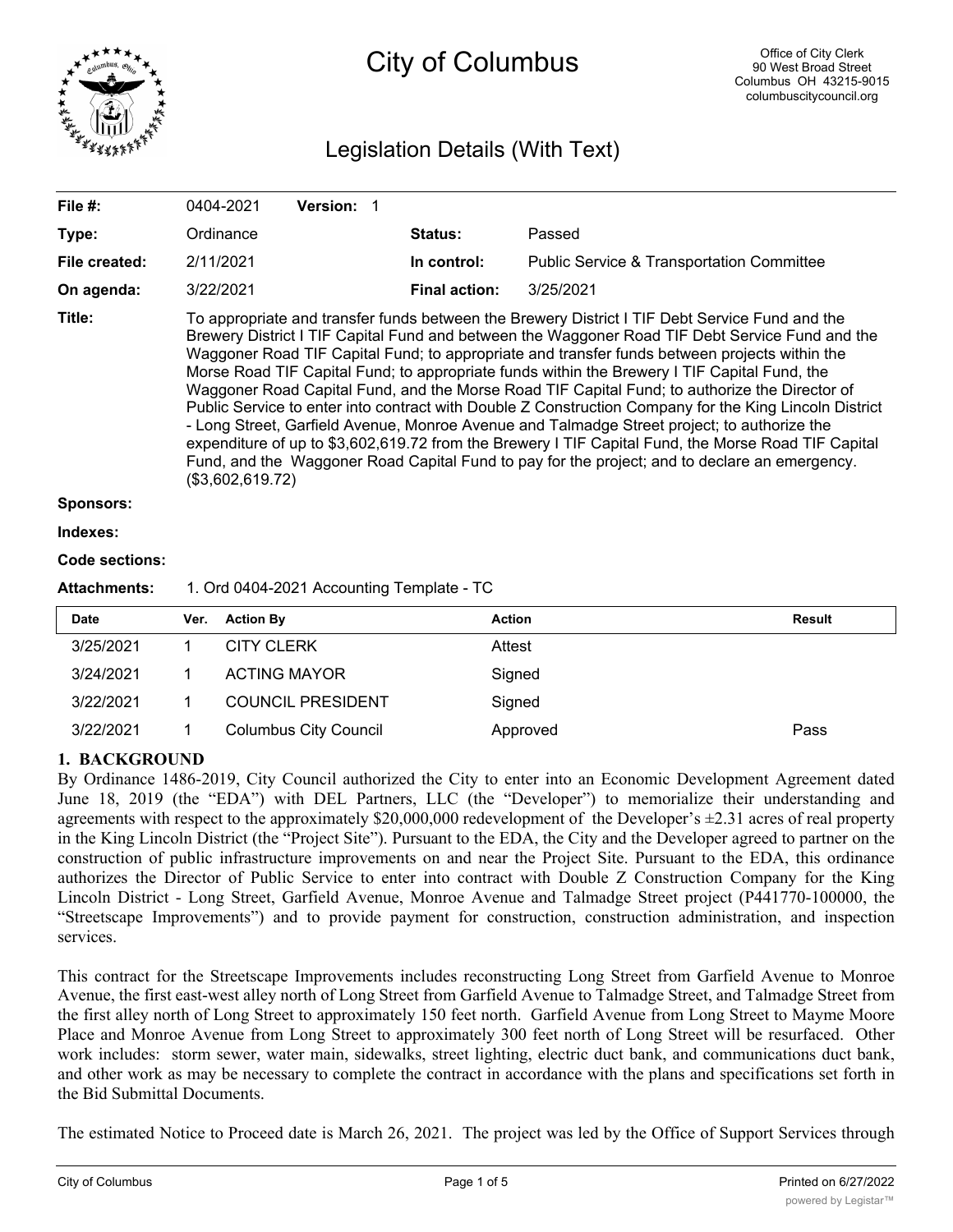#### **File #:** 0404-2021, **Version:** 1

Vendor Services and Bid Express. Three bids were received on January 21, 2021, (all majority) and tabulated as follows:

| <b>Company Name</b>               | Bid Amount     | City/State     | Majority/MBE/FBE |
|-----------------------------------|----------------|----------------|------------------|
| Double Z Construction Company     | \$3,275,108.84 | Columbus, OH   | Majority         |
| Complete General Construction Co. | \$3,540,462.37 | Columbus, OH   | Majority         |
| Danbert, Inc.                     | \$3,669,757.48 | Plain City, OH | Majority         |

Award is to be made to Double Z Construction Company as the lowest responsive and responsible and best bidder for their bid of \$3,275,108.84. The amount of construction administration and inspection services will be \$327,510.88. The total legislated amount is \$3,602,619.72. Furthermore, by Ordinance 1786-00 and ORC 5709.40(B), the City established the Brewery District I TIF; by Ordinance 2179-01 and ORC 5709.40(B) established the Morse Road TIF; and by Ordinance 1721-02 and ORC 5709.40(C) established the Waggoner Rd TIF to use each for public infrastructure improvements. Section 6 of House Bill 384 enacted by the 131<sup>st</sup> General Assembly and Ordinance 1555-2007 allows revenues generated from certain TIFs like the Brewery District I, Morse Road, and Waggoner Road TIFs to be used remotely from the TIF areas for certain public infrastructure improvements. Those funds from the Brewery District I, Morse Road, and Waggoner Road TIFs will be appropriated, transferred, and expended to finance the \$3,602,619.72 of Streetscape Improvements on or near the Project Site in accordance with those laws.

Searches in the System for Award Management (Federal) and the Findings for Recovery list (State) produced no findings against Double Z Construction Company

#### **2. CONTRACT COMPLIANCE INFORMATION**

The contract compliance number for Double Z Construction Company is CC005966 and expires 06/10/2021.

#### **3. PRE-QUALIFICATION STATUS**

Double Z Construction Company and all proposed subcontractors have met code requirements with respect to prequalification, pursuant to relevant sections of Columbus City Code Chapter 329.

#### **4. FISCAL IMPACT**

The Brewery District I TIF Debt Service Fund, Fund 4409, is contributing \$1,994,140.04 to the project. It is necessary to appropriate and transfer the \$1,994,140.04 from Fund 4409 to the Brewery District I District TIF Capital Fund, Fund 7740, and then to appropriate and authorize expenditure of the funds.

The Morse Road TIF Capital Fund, Fund 7414, is contributing \$1,172,416.49 to the project. It is necessary to appropriate the funds, authorize a transfer between projects within Fund 7414, and authorize expenditure of the funds.

The Waggoner TIF Debt Service Fund, Fund 4410, is contributing \$436,063.19 to the project. It is necessary to appropriate and transfer the \$436,063.19 from Fund 4410 to the Waggoner Rd Capital Fund, Fund 7410, and then to appropriate and authorize the expenditure of the funds.

#### **5. EMERGENCY DESIGNATION**

Emergency action is requested in order to complete needed improvements at the earliest possible time to ensure the safety of the traveling public.

To appropriate and transfer funds between the Brewery District I TIF Debt Service Fund and the Brewery District I TIF Capital Fund and between the Waggoner Road TIF Debt Service Fund and the Waggoner Road TIF Capital Fund; to appropriate and transfer funds between projects within the Morse Road TIF Capital Fund; to appropriate funds within the Brewery I TIF Capital Fund, the Waggoner Road Capital Fund, and the Morse Road TIF Capital Fund; to authorize the Director of Public Service to enter into contract with Double Z Construction Company for the King Lincoln District - Long Street, Garfield Avenue, Monroe Avenue and Talmadge Street project; to authorize the expenditure of up to \$3,602,619.72 from the Brewery I TIF Capital Fund, the Morse Road TIF Capital Fund, and the Waggoner Road Capital Fund to pay for the project; and to declare an emergency. (\$3,602,619.72)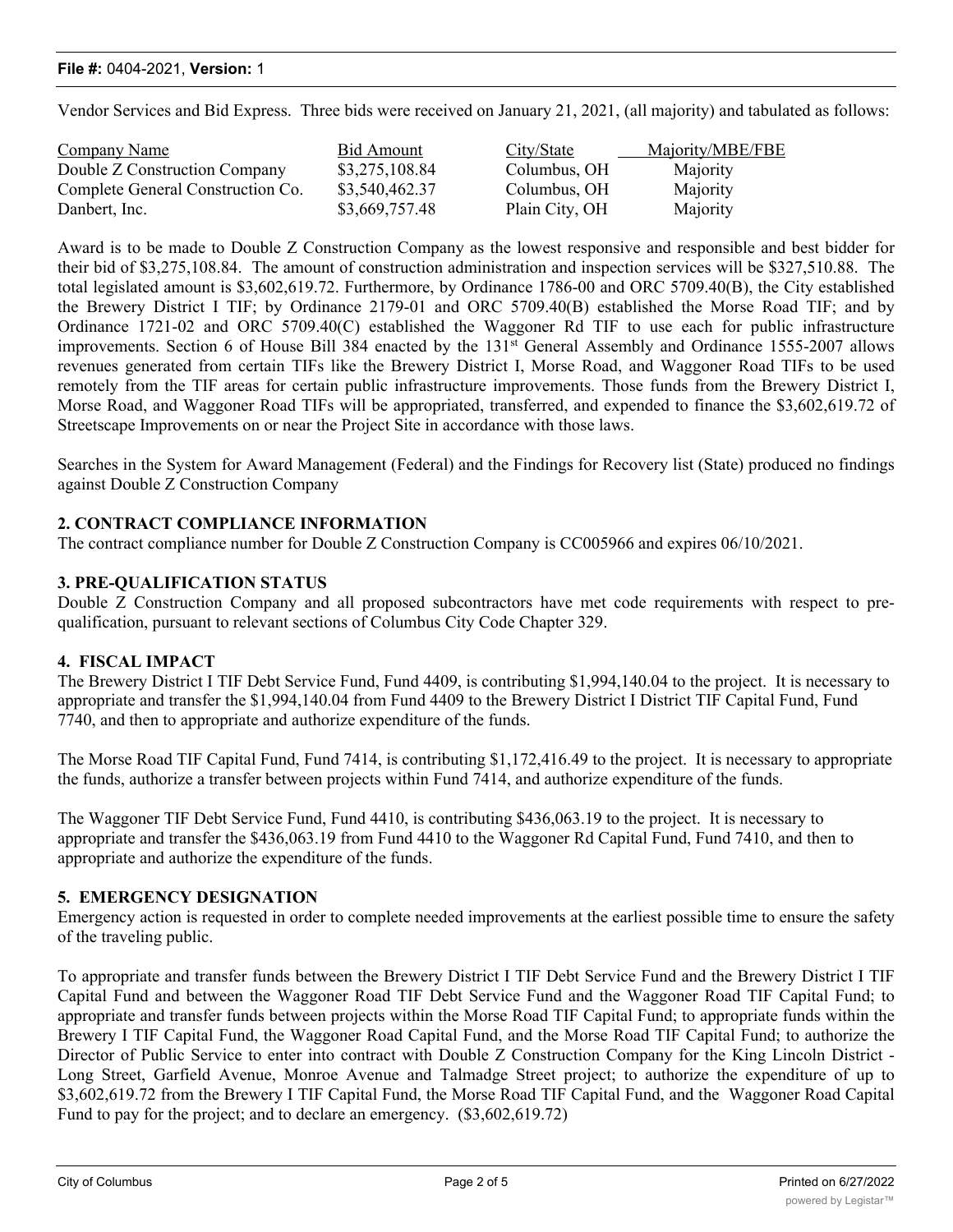**WHEREAS,** pursuant to Ordinance 1486-2019, City Council authorized the City to enter into an Economic Development Agreement dated June 18, 2019 (the "EDA") with DEL Partners, LLC (the "Developer") to memorialize their understanding and agreements for public infrastructure improvements with respect to the approximately \$20,000,000 redevelopment of the Developer's ±2.31 acres of real property in the King Lincoln District (the "Project Site"); and

**WHEREAS,** pursuant to the EDA, the Department of Public Service is engaged in the King Lincoln District - Long Street, Garfield Avenue, Monroe Avenue and Talmadge Street project (P441770-100000), the "Streetscape Improvements") on or near the Project Site; and

**WHEREAS,** the work for the Streetscape Improvements consists of reconstructing Long Street from Garfield Avenue to Monroe Avenue, the first east-west alley north of Long Street from Garfield Avenue to Talmadge Street, and Talmadge Street from the first alley north of Long Street to approximately 150 feet north. Garfield Avenue from Long Street to Mayme Moore Place and Monroe Avenue from Long Street to approximately 300 feet north of Long Street will be resurfaced; other work includes: storm sewer, water main, sidewalks, street lighting, electric duct bank, and communications duct bank, and other work as may be necessary to complete the contract in accordance with the plans and specifications set forth in the Bid Submittal Documents; and

**WHEREAS,** Double Z Construction Company will be awarded the contract for the Streetscape Improvements; and

**WHEREAS,** the Department of Public Service requires funding to be available for the Streetscape Improvements for construction expense along with construction administration, and inspection services; and

**WHEREAS,** by Ordinance 1786-00 and ORC 5709.40(B), the City established the Brewery District I TIF; by Ordinance 2179-01 and ORC 5709.40(B) established the Morse Road TIF; and by Ordinance 1721-02 and ORC 5709.40(C) established the Waggoner Rd TIF to use each for public infrastructure improvements; and

**WHEREAS**, City Council by Ordinance 1555-2017 passed June 19, 2017 determined, pursuant to Section 6 of House Bill 384 enacted by the 131st General Assembly, that satisfactory provision had been made for the public improvement needs of the Brewery District I, Morse Road, and Waggoner Road TIFs; and

**WHEREAS,** this Council further determined that certain public improvements like the Streetscape Improvements and identified generally on Exhibit B of Ordinance 1555-2017 (the "Neighborhood Public Improvements") will be in support of urban redevelopment within the meaning of Section 5709.41 of the Ohio Revised Code; and

**WHEREAS,** it is necessary for Council to authorize transfer of funds between projects within the Morse Road TIF Capital Fund (7414), to establish sufficient cash to pay for the Streetscape Improvements Public Service will administer; and

**WHEREAS,** it is necessary for Council to appropriate and transfer cash for Department of Public Service use from the Brewery District TIF Debt Service Fund (4409) to the Brewery District I TIF Capital Fund (7740) in order to allow Public Service to administer financial requirements of the Streetscape Improvements within Fund 7740; and

**WHEREAS,** it is necessary for Council to appropriate and transfer cash for Department of Public Service use from the Waggoner TIF Debt Service Fund (4410) to the Waggoner Road TIF Capital Fund (7410) in order to allow Public Service to administer financial requirements of the Streetscape Improvements within Fund 7410; and

**WHEREAS,** funds must be appropriated within the Waggoner Road TIF Capital Fund; the Morse Road TIF Capital Fund; and the Brewery I TIF Capital Fund and be authorized for expenditure for the Streetscape Improvements; and

**WHEREAS**, an emergency exists in the usual daily operation of the Department of Public Service in that it is immediately necessary to authorize the Director to enter into contract with Double Z Construction Company to ensure the safety of the traveling public, thereby preserving the public health, peace, property, safety and welfare; **now, therefore**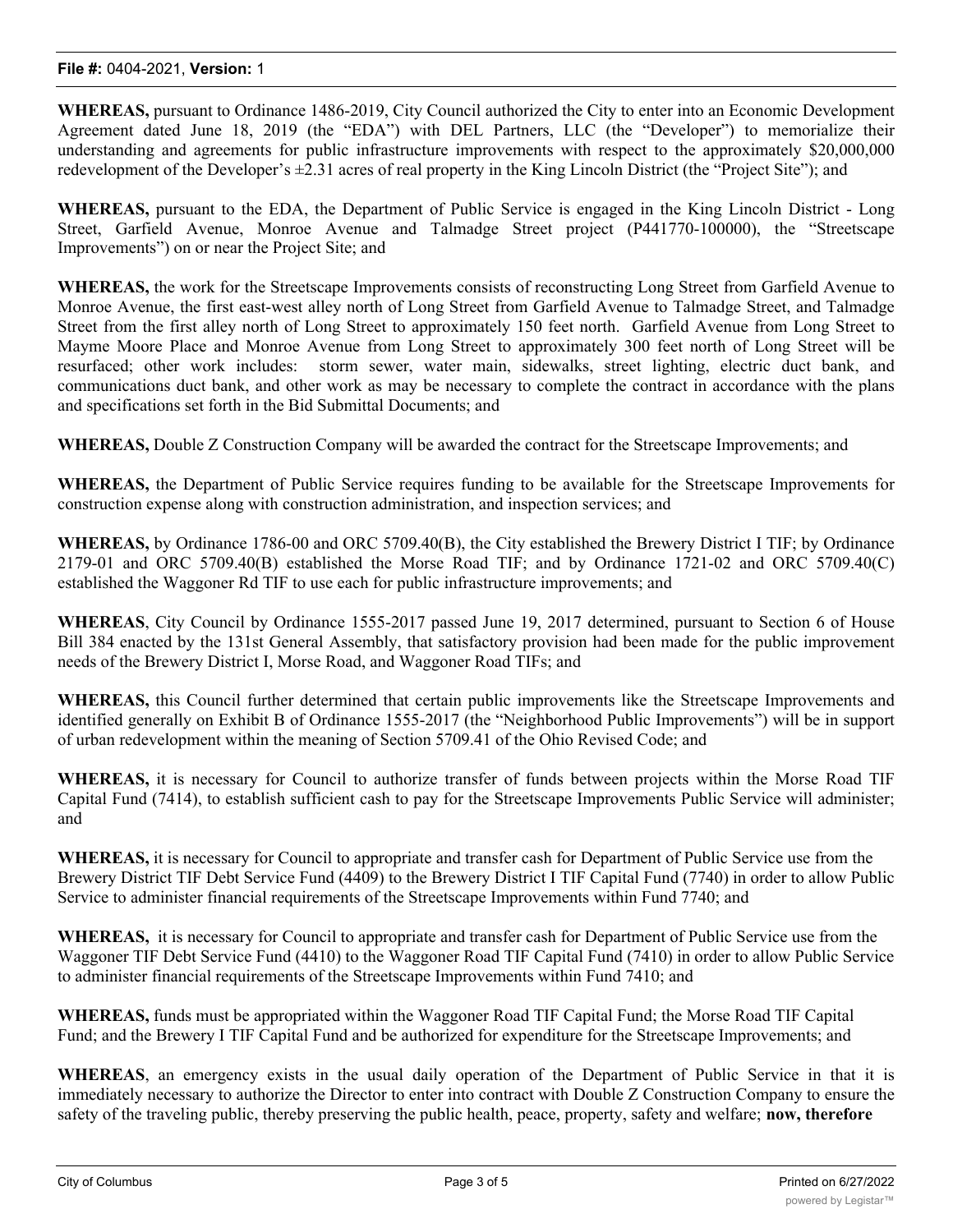### **BE IT ORDAINED BY THE COUNCIL OF THE CITY OF COLUMBUS:**

**SECTION 1.** That from the unappropriated monies and from all monies estimated to come into said fund from any and all sources and unappropriated for any other purpose during the fiscal year ended December 31, 2020, the sum of \$1,994,140.04 is appropriated in Fund 4409 (Brewery District I TIF Debt Service Fund), Dept-Div 4402 (Economic Development), in Object Class 10 (Transfer Out) per the account codes in the attachment to this ordinance.

**SECTION 2.** That from the unappropriated monies and from all monies estimated to come into said fund from any and all sources and unappropriated for any other purpose during the fiscal year ended December 31, 2020, the sum of \$1,172,416.49 is appropriated in Fund 7414 (Morse Road TIF Capital Fund), Dept-Div 5912 (Design and Construction), Project P441770-100000 (King Lincoln District - Long Street, Garfield Avenue, Monroe Avenue and Talmadge Street), in Object Class 06 (Capital Outlay) per the account codes in the attachment to this ordinance.

**SECTION 3.** That from the unappropriated monies and from all monies estimated to come into said fund from any and all sources and unappropriated for any other purpose during the fiscal year ended December 31, 2020, the sum of \$436,063.19 is appropriated in Fund 4410 (Waggoner TIF Debt Service Fund), Dept-Div 4402 (Economic Development), in Object Class 10 (Transfer Out) per the account codes in the attachment to this ordinance.

**SECTION 4.** That the transfer of \$1,994,140.04 or so much thereof as may be needed, is hereby authorized from Fund 4409 (Brewery District I TIF Debt Service Fund), Dept-Div 4402 (Economic Development) to Fund 7740 (Brewery District I TIF Capital Fund), Dept-Div 5912 (Design and Construction) per the account codes in the attachment to this ordinance.

**SECTION 5.** That the transfer of \$1,172,416.49, or so much thereof as may be needed, is hereby authorized within Fund 7414 (Morse Road TIF Capital Fund), from Dept-Div 5912 (Design and Construction), Project Project P414001-100000 (Morse Road TIF), Object Class 06 (Capital Outlay) to Dept-Div 5912 (Design and Construction), Project P441770- 100000 (King Lincoln District - Long Street, Garfield Avenue, Monroe Avenue and Talmadge Street), in Object Class 06 (Capital Outlay) per the account codes in the attachment to this ordinance.

**SECTION 6.** That the transfer of \$436,063.19 or so much thereof as may be needed, is hereby authorized from Fund 4410 (Waggoner TIF Debt Service Fund), Dept-Div 4402 (Economic Development) to Fund 7410 (Waggoner Road TIF Capital Fund), Dept-Div 5912 (Design and Construction) per the account codes in the attachment to this ordinance.

**SECTION 7.** That from the unappropriated monies and from all monies estimated to come into said fund from any and all sources and unappropriated for any other purpose during the fiscal year ended December 31, 2020, the sum of \$1,994,140.04 is appropriated in Fund 7740 (Brewery District I TIF Capital Fund),, Dept-Div 5912 (Design and Construction), Project P441770-100000 (King Lincoln District - Long Street, Garfield Avenue, Monroe Avenue and Talmadge Street), in Object Class 06 (Capital Outlay) per the account codes in the attachment to this ordinance.

**SECTION 8.** That from the unappropriated monies and from all monies estimated to come into said fund from any and all sources and unappropriated for any other purpose during the fiscal year ended December 31, 2020, the sum of \$436,063.19 is appropriated in Fund 7410 (Waggoner Road TIF Capital Fund), Dept-Div 5912 (Design and Construction), Project P441770-100000 (King Lincoln District - Long Street, Garfield Avenue, Monroe Avenue and Talmadge Street), in Object Class 06 (Capital Outlay) per the account codes in the attachment to this ordinance.

**SECTION 9.** That the Director of Public Service be and is hereby authorized to enter into a construction services contract with Double Z Construction Company, 2550 Harrison Road, Columbus, Ohio, 43204, for the King Lincoln District - Long Street, Garfield Avenue, Monroe Avenue and Talmadge Street project (P441770-100000) in the amount of up to \$3,275,108.84 in accordance with the specifications and plans on file in the Office of Support Services, which are hereby approved; and to pay for necessary construction administration and inspection costs associated with the project up to a maximum of \$327,510.88, for a total expenditure of up to \$3,602,619.72.

**SECTION 10.** That for the purposes stated herein, the expenditure of \$1,994,140.04, or so much thereof as may be needed, is hereby authorized in Fund 7740 (Brewery District I TIF Capital Fund), Dept-Div 5912 (Design and Construction), Project P441770-100000 (King Lincoln District - Long Street, Garfield Avenue, Monroe Avenue and